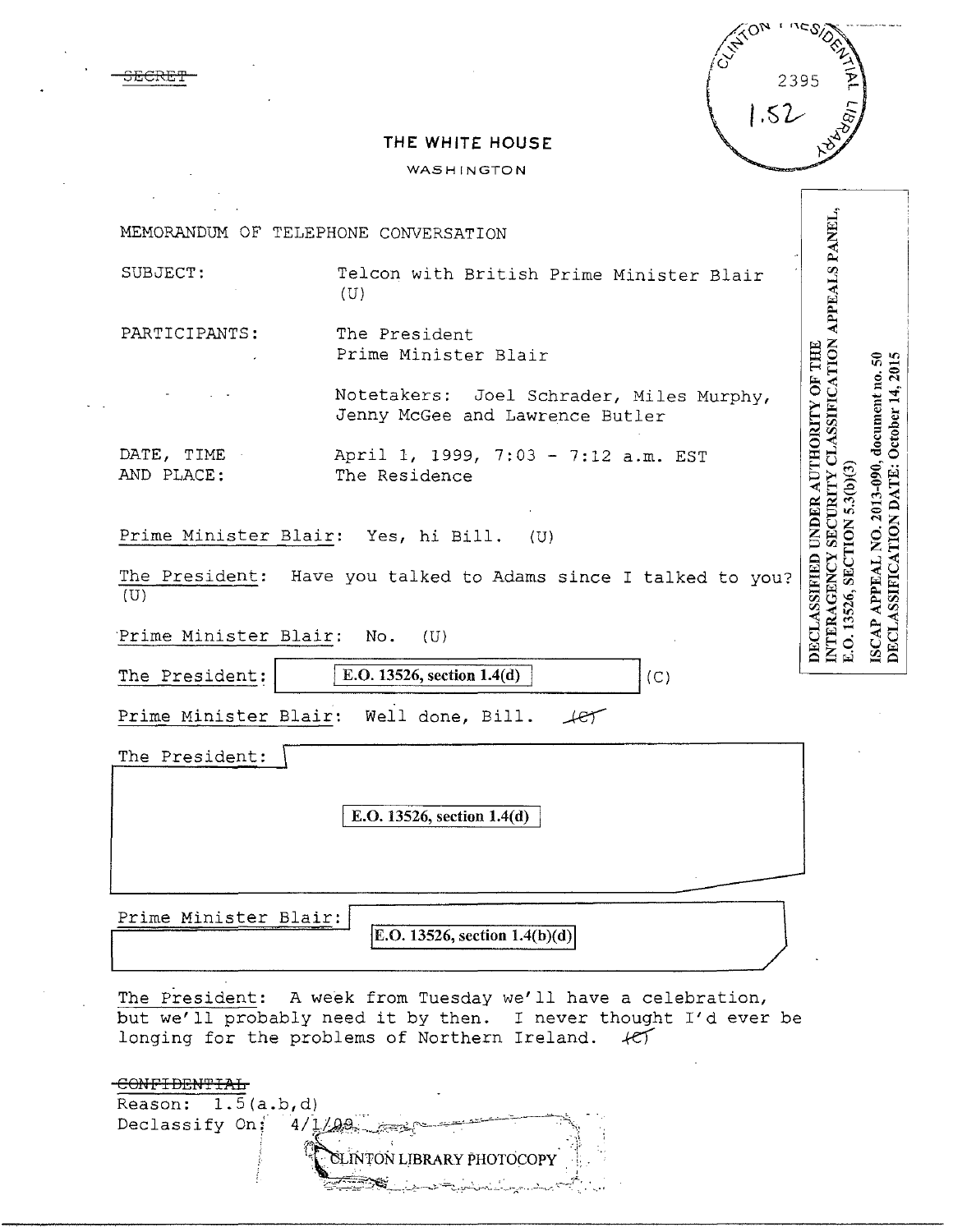We had another bad night weather-wise. I should go out a little more. There was a good article in the New York Times. I don't know if you saw it but it talked about what a good job you've done making the case in Britain. Although we're at about 58 percent, but having these guys arrested and beat up may not be so good. (8)

|  |  |  |  | <b>E.O.</b> 13526, section 1.4(b)(d) |
|--|--|--|--|--------------------------------------|
|--|--|--|--|--------------------------------------|

| .9340, Secuoli 1.4(D)(U)} |  |  |
|---------------------------|--|--|
| Prime Minister Blair:     |  |  |
|                           |  |  |
|                           |  |  |

The President: The press today has got this big article saying the CIA tried to tell us he would accelerate his attacks if we hit him. Hell, we knew that but that's an argument for having hit him 30 days earlier. I think we're gonna have to talk to our allies on where we are. /

I E.O. 13526, section **1.4(d)** 

Prime Minister Blair:

The President: Are you having to run all these targets by your Attorney General? (87)

Prime Minister Blair:

The President: Holbrooke believes strongly we should be hitting the media, power grids, and oil stuff with little collateral damage. Shutting down the TV networks will have an impact.  $\{B\}$ 

Prime Minister Blair:

SECRE<del>T</del>

 $|E.O. 13526$ , section  $1.4(b)(d)|$ 

**INTON LIBRARY PHOTOCOPY**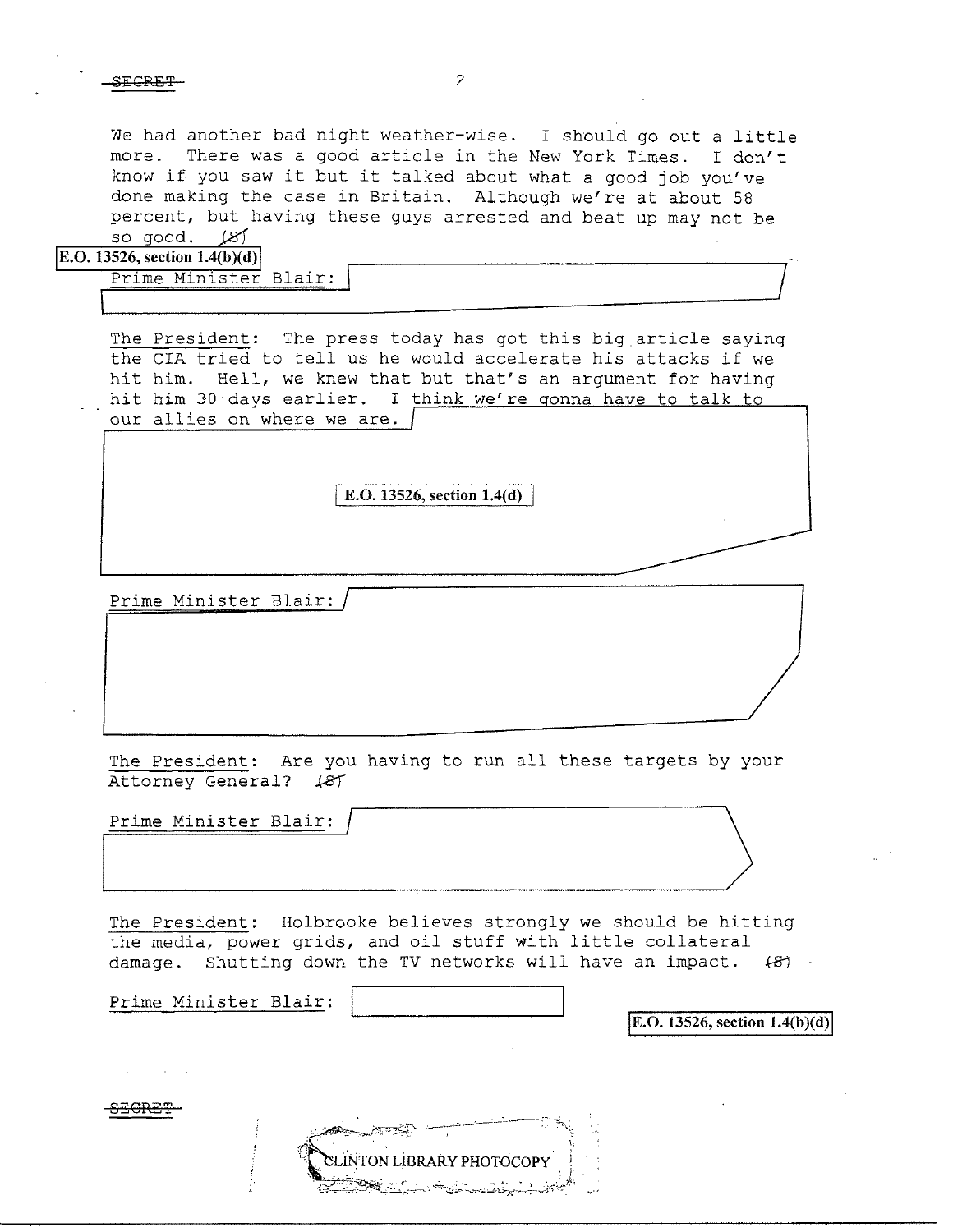The President: The refineries. I approved all that stuff. There is some chance of collateral damage, but it seems to me really remote.  $\cancel{81}$ 

Prime Minister Blair:

## **E.O. 13526, section 1.4(b)(d)**

The President: We may need to examine if anything can be done in the daytime, too. *ks1* 

Prime Minister Blair: **E.O. 13526, section 1.4(b)(d)** 

The President: Tell you what I'll do. I have a meeting on this in about two hours time, and will fly down to Norfolk to see the troops, which I certainly need to do now that three of our guys have been apprehended. We are torn between doing something to keep the alliance unified or do something that works. I will check back in and call you later today. You and I have to talk this thing through.

I E.O. **13526, section 1.4(d)** 

Prime Minister Blair:

 $|E.O. 13526$ , section  $1.4(b)(d)|$ 

Prime Minister Blair:

The President: Well. (U)

Prime Minister Blair: I'm around anytime you want, Bill. (U)

The President: Thanks, Tony. (U}

SECRET